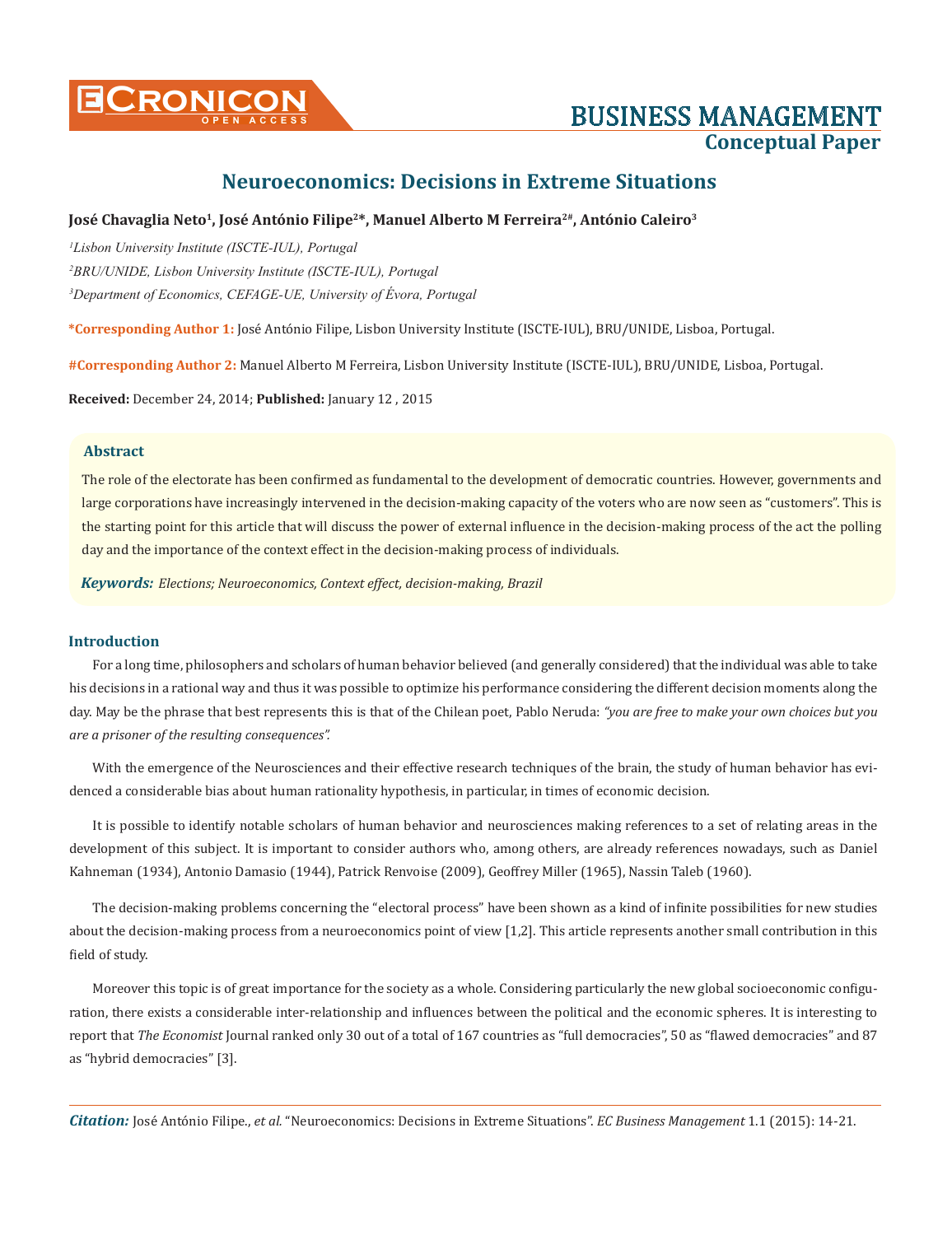The real power is definitely not on the side of whoever is choosing. The decision occurs in a fraction of 2.5 thousandths of a second and several brain mechanisms are involved in the process of creating the preference after occurring the choice. This generates a series of biases as it is the case of the decision-making process concerning time [4], anchoring [5,6] equity and corruption [7], law of small numbers [8], among other deleterious effects of reason.

From a certain point of view the electorate should consider a rational approach given the choices at the polls. However, as will be seen in this article, considering the case of Brazil, it does not.

#### **Some Conceptual Considerations**

Neuroeconomics is the fusion not only of Neuroscience with Economics as the name directly suggests, but happens also as the junction of many other disciplines (biology, physics, chemistry, statistics, mathematics, psychology, pharmacology, among others) that go in the direction of a decision-making process more 'realistic' and suitable for the everyday life on the part of economic agents. Neuroeconomics arose from the need of achieving the most reliable results on the individual's economic decisions.

Although putting the concepts of Neuroeconomics as the "theoretical framework" it is not possible to assert that there are Neuroeconomic theories as it occurs in traditional Economics. Neuroeconomics is the outcome of a set of biological and mathematical results of situations of cerebral processes of people's decision making in Economics. Neuroeconomics is a new field of study in the Economics field that analyzes the relationship between the internal organization of the brain and individuals behavior. It is based on individual decision-making, social interaction and on institutions such as the market [9]. It is also an emerging transdisciplinary field which uses neuroscience measurement techniques to identify the neural substrates associated with economic decisions [10].

However, there are some cases, in which the combination of concepts and practices of Neuroeconomics with traditional methodologies occurs, as it happens, for example, with the use of applied mathematical axioms [11].

This new field of study has at its core the premise that human beings are under bounded rationality and are driven by cognitive biases unconsciously derived; and for this Neuroeconomics proposes a particular vision vis-à-vis the traditional vision of traditional Economics. This new vision guarantees a significant importance in the development of economic studies which represent a reliable way for the decision making and for understanding the current complex economic problems in this new era of complex decision making processes.

#### **The Study**

To introduce bias in decision making, two studies will be presented related to the decision-making process in "real life". The first one deals with decision-making in electoral processes [12]. The second study refers to the decision-making in situations of context, particularly in the Brazilian electric sector [13]. In both cases there are relationships between the difficulty that people have in the decisionmaking process and in optimizing the psychological and brain process of decision-making mechanisms.

#### **Neuroeconomics and elections**

Recently the appreciation of emotions in decision making has been in growing analysis. One of these studies was published in 2013 with the title of "the neuroeconomics of emotional conflicts in moral dilemma judgment". The study developed by professors at the University of Sao Paulo (USP), presented results concerning the referendum on the legalization of the use of firearms in Brazil. This study allows the visualization of the existence of a certain inconsistency between optimization and actual results which are found in life.

Some considerations are needed on optimization. For orthodox economists, people are represented by the homo economicus. The homo economicus is an archetype created by orthodox economists to serve as a basis for economic analysis on decision-making moments. Therefore, whenever placed in a situation of economic decision the economic agent would optimize their results. However, the idea that guides the possibility of humans as economic results optimizers was placed into question in recent studies [5,7,14].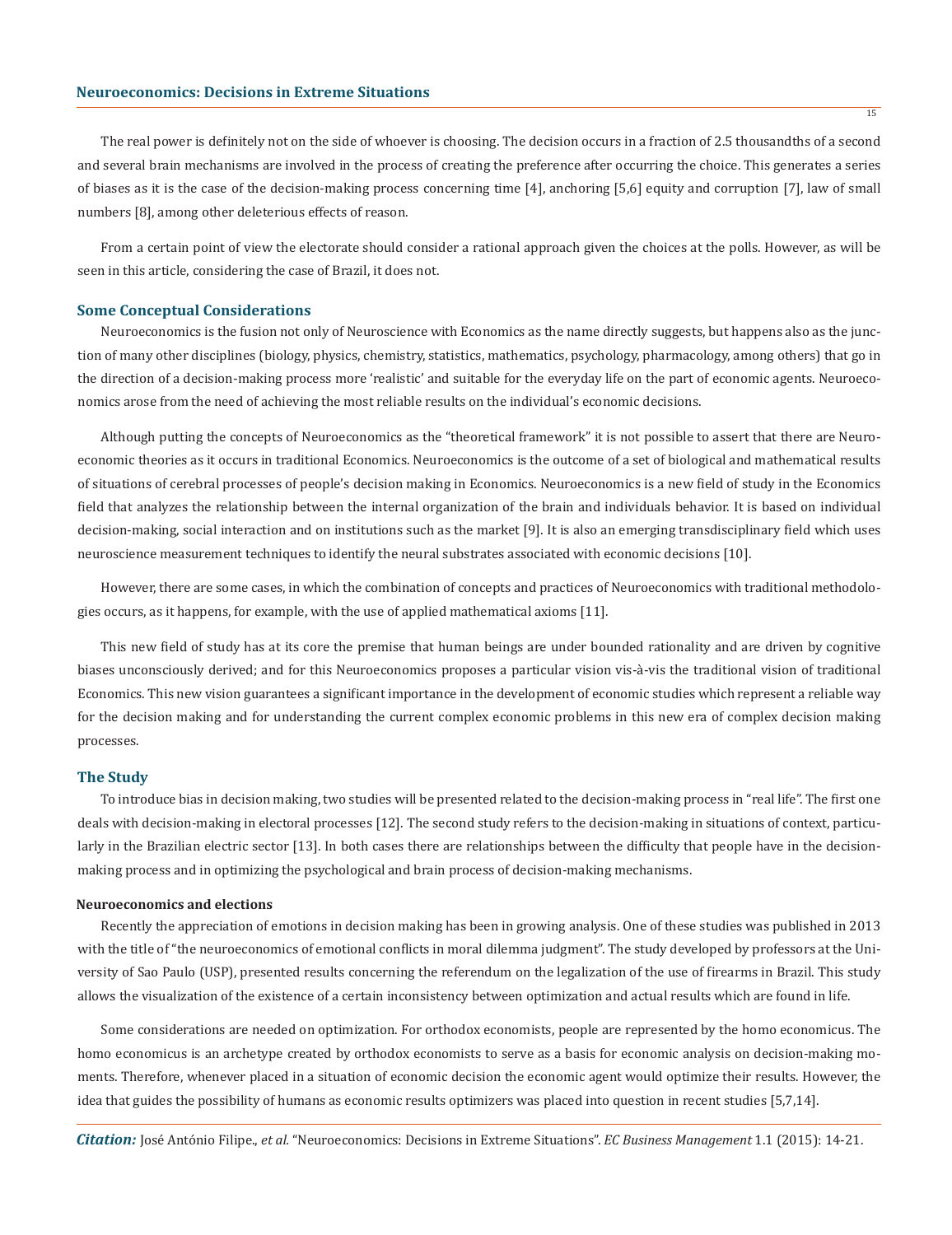Biological organisms immediately charge the gains by means of a reward system or brain punishment. Indeed, Neuroeconomics provides tools that allow studying the interrelationship between cognition and emotion in the solution of the decision-making conflict. In this context, it may be proposed that the utility,  $u(d)$ , of a decision-making, *d*, is a function of the conflict,  $c(P_{\gamma}P_{2})$ , that result from arguments,  $P_{p}$ ,  $P_{p}$ , that support that decision, *d*. It can also be assumed that  $c(P_{p}P_{p})$  depends on the expected utility  $e(P_{p})$  of each argument  $P_i (i = 1,2)$ .

Following that approach, Rocha *et al.* [12] use Neuroeconomics tools (based on emotional aspects, especially in reward and punishment reactions) to study and model the neurodynamics of decision-making in the real context of the Brazilian elections. A presentation of the proposed model follows.

According to McClure *et al*. [15] cited by Rocha *et al*. [12], it is possible to model the discrepancy between short-term and long-term preferences, proposing that the present discounted value of a received reward with delay *t* is given by u for *t* = 0, and by *β δt u* for *t* > 0, where  $0 < \beta \leq 1$  and  $0 < \delta \leq 1$ .

If the activity β can be best described by a particular phenomenon or as part of a discounted smooth curve that cannot be detected by fMRI methods, or both, there exist a problem of mathematical nature difficult to solve [16]. Thus, McClure *et al*. [15] propose a compromise solution, in which β is modeled by a monotone increasing function of time, which describes the enhancement of *e*(*a*), of the satisfaction of *n* to generate *m*, being delayed, *e*(*Pi* ) being calculated as

$$
e(P_i) = \beta_i^{1/k_i t} \delta_i^{n_i t} \tag{1}
$$

In which  $\beta_i^{kt}$  models the benefit of  $P_i$  and  $\delta^{nt}$  formalizes this benefit in discounted terms.

The risk assessment proposed by biologists [17] or by economists and psychologists [18,19], led Rocha *et al*. [12] to propose the risk  $e(P_i)$  of  $P_i$  being defined as:

$$
r(P_i) = \frac{\rho^{kt} \delta^{nt}}{\rho^{kt} (1 - \rho)^{kt}}
$$
 (2)

where  $\rho^{kt}$  modes risk in  $t$  of  $P_{i}$  and  $\delta^{nt}$  formalizes the discount in risk.

The conflict in decision making can result from two sources:

- a. When  $e(P_i)$ ,  $r(P_i) \to 1$  during the decision about  $P_i$  either in IES or in PES, such as the case of voting decisions in a referendum;
- b. When  $e(P_1)$ ,  $e(P_2) \to 1$  when  $P_1$  is assumed to be an utilitarian social action evaluated in IES and is a personal action evaluated in PES. In this case, the conflict  $(c(P_1) = e(P_2))$  is assumed to depend upon  $e(P_1)$ ,  $e(P_2)$ , being maximum if  $e(P_1) = e(P_2)$ , and it should be measured in the closed interval (0,1).

If so,

$$
c(P_1, P_2) = -(e(P_1) + e(P_2))(e_n(P_1) \log_2 e_n(P_1) + e_n(P_2) \log_2 e_n(P_2)),
$$
  
\n
$$
e_n(P_1) = \frac{e(P_1)}{(e(P_2) + e(P_2))}; e_n(P_2) = \frac{e(P_2)}{(e(P_2) + e(P_2))}
$$
\n(3)

A poll involves as many decisions as candidates or alternatives. In the case of a referendum, the vote often requires a decision over supporting,  $e(Y)$  or  $e(N)$ , or rejecting,  $r(Y)$  or  $r(N)$  each of the alternatives: to vote "Yes" or "No". Accordingly, the conflict  $c(Y)$ ,  $c(N)$  on voting "Yes" or "No" is calculated as

$$
c(Y) = -(e(Y)) + r(Y)) [e(Y) \log_2 e(Y) + r(Y) \log_2 r(Y)]
$$
\n(4)  
\n
$$
c(N) = -(e(N)) + r(N)) [e(N) \log_2 e(N) + r(N) \log_2 r(v(N))]
$$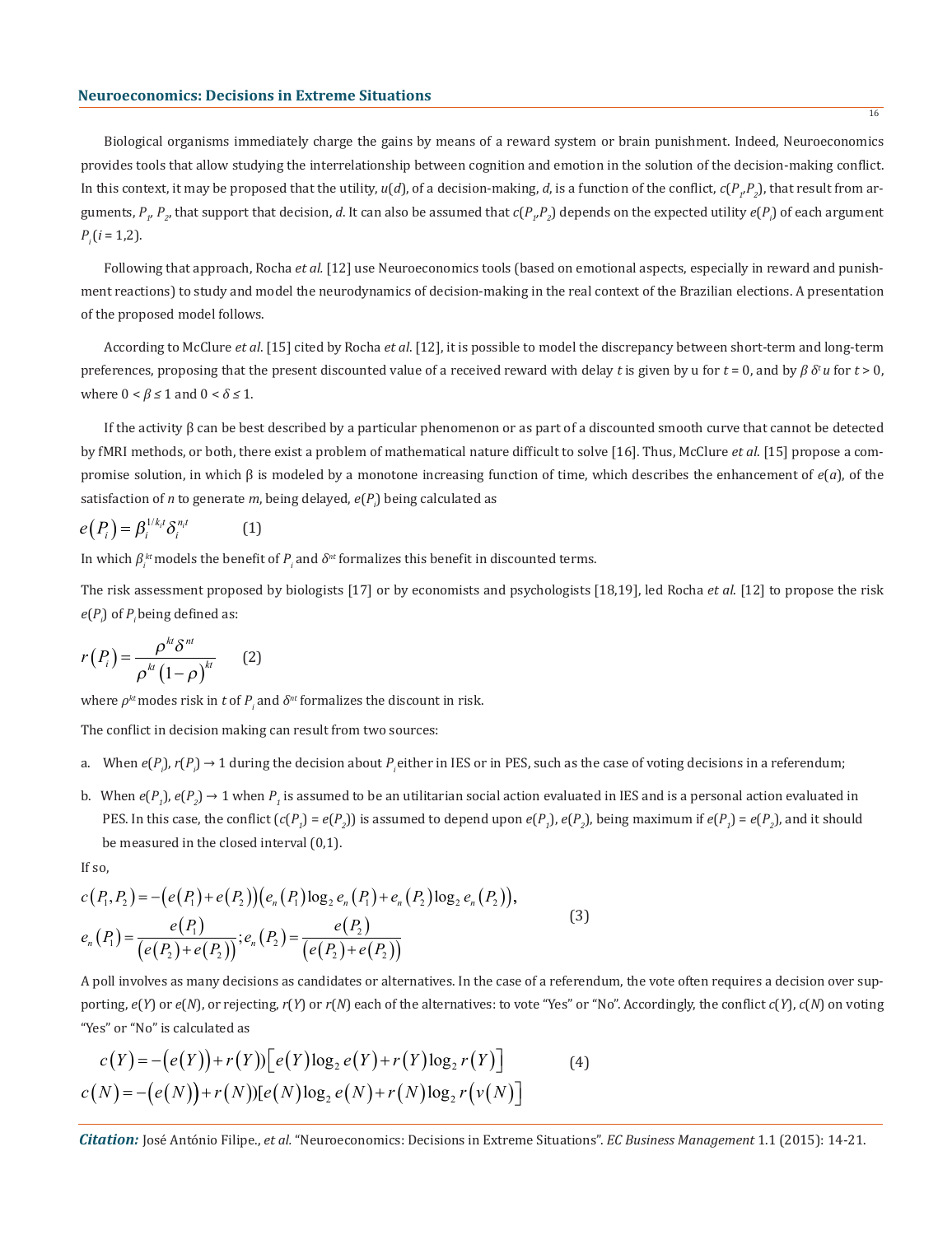The conflict increases the difficulty of decision-making which reaches its maximum at 0.5, precisely when  $c(P_{\mu}P_{2}) = 1(c(Y) = 1; c(N) = 1)$ 1). Therefore, the utility  $u(P_1|P_2)$  of deciding  $P_1$  given  $P_2$  is given as follows:

$$
u(P_1|P_2) = (1 - c(P_1, P_2) / 2) \tag{5}
$$

Assuming its minimum value 0.5 when  $c(P_p P_2) = 1$ . Similarly

$$
u(Y) = (1 - c(Y)/2), u(N) = (1 - c(N)/2) \quad (6)
$$

It is assumed that  $u(Pi) > 0$  if  $c(Pi) \rightarrow 1$  given that a decision must always be taken in order to avoid compromising the operationality efficiency of actions in daily life.

The resolution of the dilemma in the Greene grid of hypotheses is conditioned by the time the volunteer decides to spend in the implementation of the experiment, even being allowed to use all the time that he needs to decide on the suitability of  $P_1$  given  $P_2$ . It is assumed that the total conflict limits the decision-making to a finite time, in order to avoid that difficult problems  $(u(D) = 0.5)$  restrict the individual to specific decisions, compromising their viability in terms of his actions operationality efficiency [20,21].

The allocation of the maximum time  $T_r$  for decision-making is proposed by the formula:

$$
T_r(t) = T_r(t-1) - \alpha_1 c \tag{7}
$$

Such that the decision-making should occur while  $T > 0$ . Furthermore, the accumulated conflict  $a(t)$  is calculated as

$$
a(t) = \alpha_2 a(t-1) + c \tag{8}
$$

The probability  $p_t(P_1|P_2)$  to decide at time *t* over  $P_1$  given  $P_2$  is obtained as follows:

if 
$$
T_r(t) > 0
$$
 then  $p_t(P_1|P_2) = N(e(D)*a(t))$   
otherwise  $p_t(P_1|P_2) = \alpha_3 p_{t-1}(P_1|P_2)$ , (9)

Where  $\alpha_i$  are different constants and  $N$  is a normalizing function that keeps  $p_t(P_1|P_2)$  in the range (0,1).

The decision to vote is less constrained by time because voters can make their decisions at any time before the Election Day. On this basis, it is proposed that

$$
v\big( \text{York} \big) = N(e \big( \text{Yes or No}) \times u \big( \text{Yes or No} \big) \big) \tag{10}
$$

In order to clarify the concepts and the applicability of this model, an experiment on a referendum held in Brazil is presented below.

In order to clarify the concepts and the applicability of this model, an experiment on a referendum held in Brazil is presented below.

In the mid-2000s in Brazil a national referendum occurred on the prohibition of the marketing of firearms in the country. In Brazil the vote is mandatory and free election campaign has greater impact on TV and on the radio because it covers the whole Brazilian territory. The electoral campaign process was held for 40 days.

During the campaign, two political alliances in the Brazilian Congress have emerged, one favorable to the YES (prohibition of the trade in firearms) and another to the NO (against the prohibition of the trade in firearms).

In the study carried out by Rocha *et al*. [12] a description of the experiment in question is made. A week before the referendum 1136 people were interviewed for this study, in order to know from the respondents which is their intention to vote (represented by *v*) and whether they could change their mind until the election day. In this case it is possible to have a second opinion of vote (represented by *v*').

17

*Citation:* José António Filipe., *et al.* "Neuroeconomics: Decisions in Extreme Situations". *EC Business Management* 1.1 (2015): 14-21.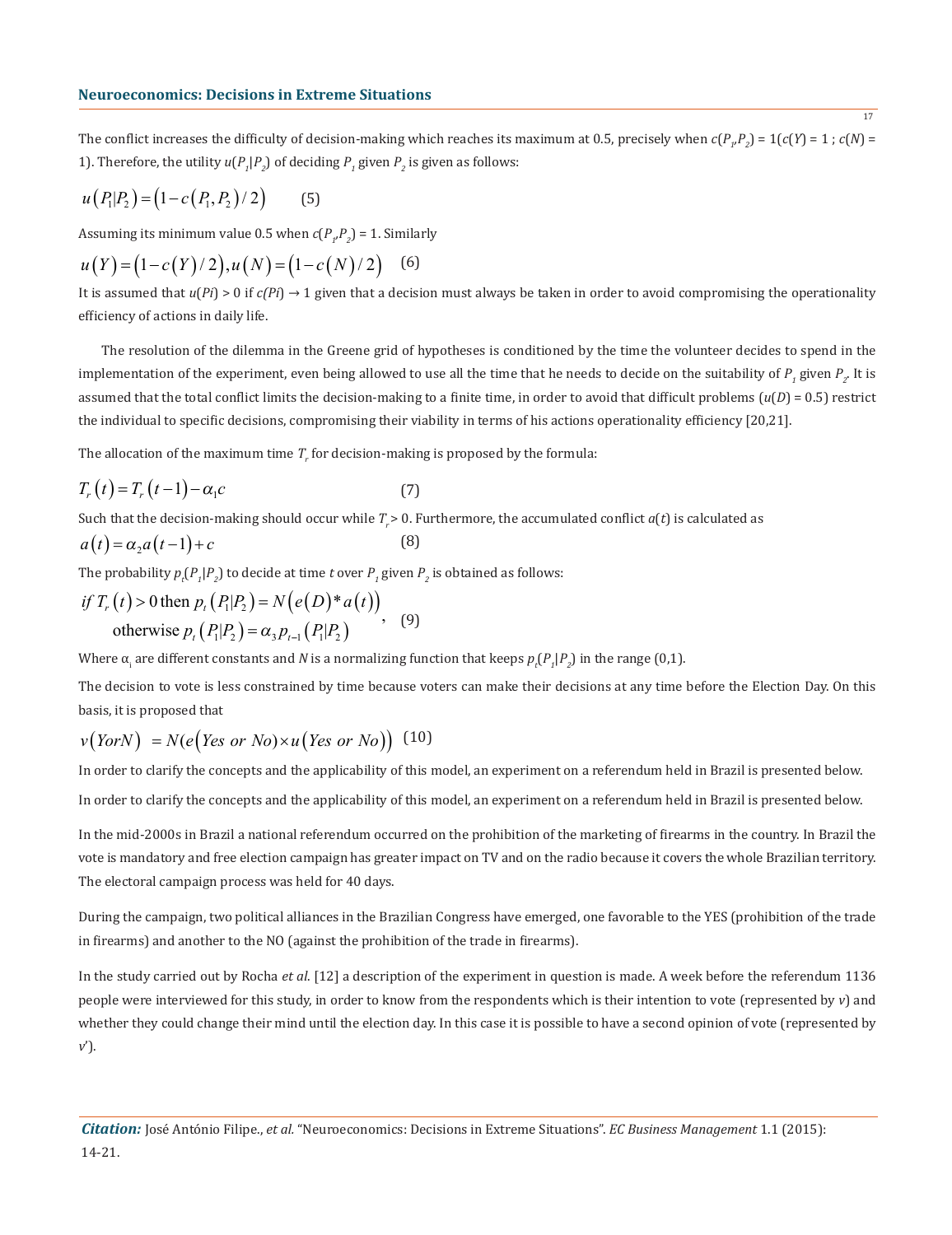#### **Neuroeconomics: Decisions in Extreme Situations**

| Next week, you have to vote in the referendum on the prohibition of the trade in firearms in your     |                                     |  |  |
|-------------------------------------------------------------------------------------------------------|-------------------------------------|--|--|
| country. Select one or more of the following options to best describe your opinion on the prohibition |                                     |  |  |
| of the sale of firearms in Brazil.                                                                    |                                     |  |  |
| I will certainly vote YES (CY)                                                                        | I will certainly vote YES (CY)      |  |  |
| I will probably vote YES (PY)                                                                         | I will probably vote YES (PY)       |  |  |
| Certainly I will not vote YES (NY)                                                                    | Certainly I will not vote YES (NY)  |  |  |
| I have not yet decided my vote (ND)                                                                   | I have not yet decided my vote (ND) |  |  |
| Certainly I will not vote NO (NN)                                                                     | Certainly I will not vote NO (NN)   |  |  |
| I will probably vote NO (PN)                                                                          | I will probably vote NO (PN)        |  |  |
| I will certainly vote NO (CN)                                                                         | I will certainly vote NO (CN)       |  |  |
| First opinion: Vote v.                                                                                | Second opinion: Vote v'.            |  |  |

*Table 1: Vote Options.*

Table 1 shows the observed percentages for each type of response. Considering the votes "possible" and "sure", the study shows there is a balance between the YES votes and NO, which is due to the similarity of values between the probability *p*(*Y*) to vote YES and *p*(*N*) to vote NO, calculated from those that responded *v*. That is:

$$
p(Y) = p(CY) + p(PY) = 25\% + 7\% = 32\%,
$$
  
\n
$$
p(N) = p(CN) + p(PN) = 26\% + 8\% = 34\%
$$
\n(11)

However 14% of the volunteers provided a second opinion showing that they could change their mind on the Election Day (voting *v*' in Table 1). Taking into account a possible migration of votes, the final voting percentages are *p*''(*Y*) and *p*''(*N*), being calculated column *v*'' in Table 1, as

$$
p^{*}(Y) = p(CY) + p(PY) = 31\% and p^{*}(N) = p(CN) + p(PN) = 44\% \tag{12}
$$

pointing to the same victory of the NO vote on the election day.

| <b>Vote</b> |                |      |       |
|-------------|----------------|------|-------|
|             | $\overline{V}$ | v'   | v''   |
| p(CY)       | 0,25           | 0,03 | 0,26  |
| p(PY)       | 0,07           | 0,01 | 0,05  |
| p(NY)       | 0,10           | 0,00 | 0,06  |
| p(ND)       | 0,19           | 0,00 | 0,17  |
| p(NN)       | 0,04           | 0,01 | 0,007 |
| p(PN)       | 0,06           | 0,04 | 0,10  |
| p(CN)       | 0,28           | 0,05 | 0,35  |
|             | 1,00           | 0,14 | 1,00  |

#### *Table 2: Inquiry Data [12].*

Let us consider the possible and "sure" votes provide a measure of acceptance of the vote *e*(*Y* or *N*) in such a way that:

#### (13)  $e(Y) = (p(Y) / (p(Y) + p(PN))) e e(\nu N) = (p(N) / (p(Y) + p(PN))$

The analysis of possible vote migration showed that those who voted "Certainly I will not vote YES (NY)" migrated to the NO vote while those who voted "Certainly I will not vote NO (NN)" migrated to the YES vote. In addition, some volunteers who voted for "I have not yet decided my vote (ND)" migrated to the NO vote. The probability *p*(NY) decreased from 10% to 6%, *p*(NN) changed from 4% to 0.7%, and *p*(ND) dropped from 19% to 17%. In this context, it is proposed that the rejection *r*(Y or N) is dependent upon *p*(NY), p(NN) and *p*(ND) such that: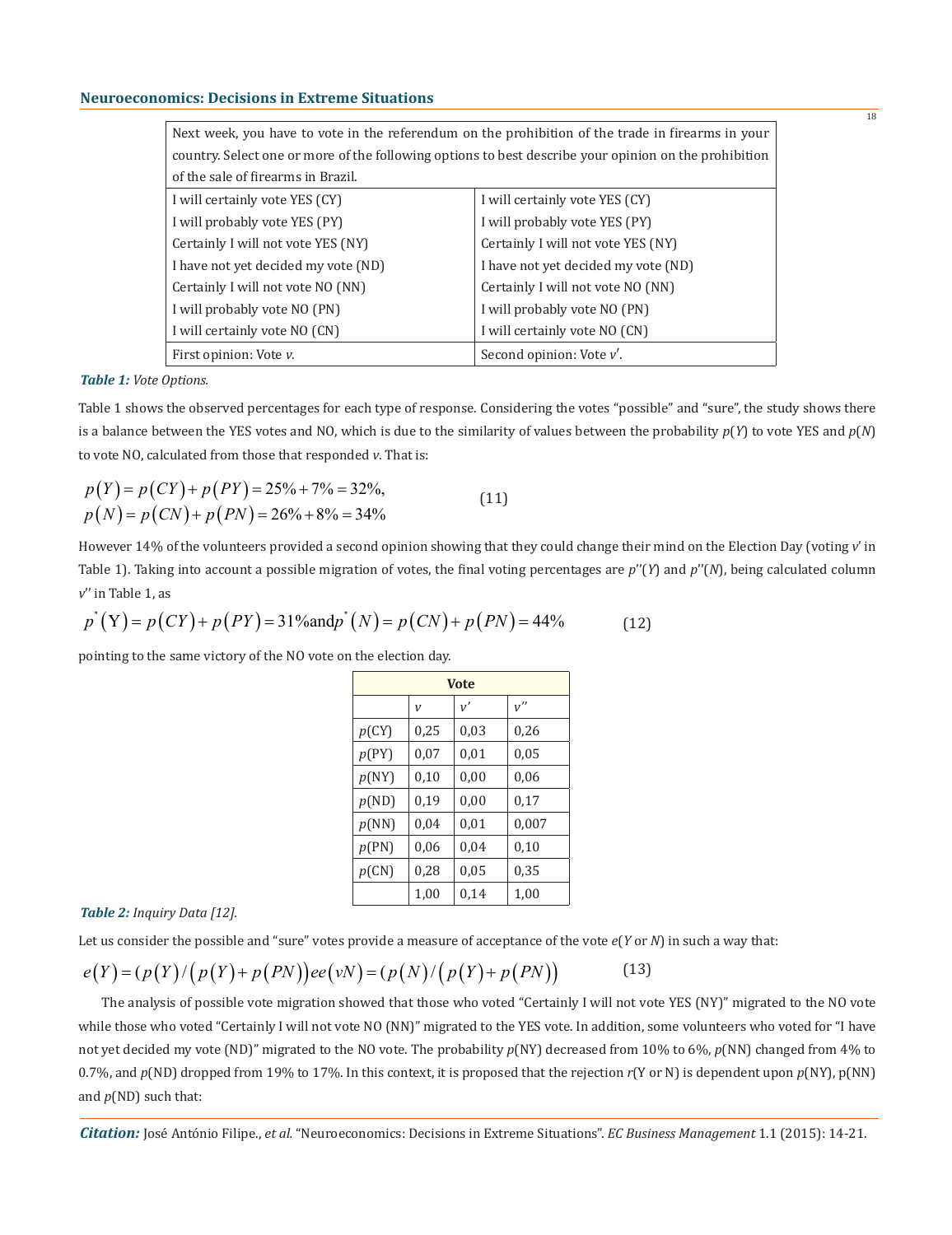$$
r(Y) = (p(NY)/(p(NY) + p(NN)) + p(ND))
$$
and  

$$
r(N) = (p(NN)/(p(NY) + p(PNN) + p(ND))
$$
 (14)

The acceptance *e*(N) to vote NO was very similar to that found in *e*(Y) to vote YES when *v* is considered, but after migration, *e*(N) becomes greater than *e*(Y). The rejection *r*(Y) to vote YES was higher than that of *r*(N) to vote NO, even after the migration of votes. Note that while *r*(N) showed a considerable reduction *r*(Y) remained almost the same.

Before the beginning of the election campaign in August 2006, 76% of Brazilians have already showed interest in the referendum and 80% declared the intention of a YES vote Datafolha cited by Rocha *et al*. [12]. Although the campaign has not attracted much attention, people began to discuss the referendum with parents (37%) and friends (27%) IBOPE cited by Rocha *et al*. [12]. With the approach of election day, many voters changed their minds and the almost certain YES victory slipped to a YES defeat. The final result of the referendum was NO = 67% and YES = 33%. The high rejection of the YES, as calculated above, from the research data, may explain the high migration of votes as the election day approached.

The data on acceptance and rejection were used to calculate *c*(Y) and *c*(N), using equation 4. And the equations 6 and 10 to calculate the voting decision probabilities of Yes and No,  $v_m(Y)$  and  $v_m(N)$  for the two situations: the stated intention, *v*, and the migrated votation *v*''.

The forecast of the voting decision was calculated from the acceptance of voting (equation 10) and from equations 10, 12 and equation 8. The results are very similar to those observed in the referendum.

#### **The context effect**

To ascertain whether or not the "context" is important in decision making, a test was performed with 72 students of MBA in Business Management at Getulio Vargas- FGV in Belém, PA [22,23]. The test was adapted from the studies of Tversky and Kahneman [18]. The researchers presented the dilemma of the disease, in which respondents had to choose between some types of treatments in a positive perspective and others in a negative outlook. A experimental research was used (experiments type before/after-2 groups), which showed the control group and the experimental group before stimulation, then the stimulation applied in the experimental group, checking the difference between the experimental group (stimulated) and control (without stimulation). The difference between the two was the measure of the applied stimulus [13].

- 1. First the students should consider a decision about a flooded area comprising 600 families, under the following optics:
- a. Alternative A-200 families would be preserved on site;
- b. Alternative B-a probability of 1/3 that the 600 families would be held in the place and 2/3 that no family would remain there;
- 2. In a second step, students should respond in a negative perspective, considering:
- a. Alternative C-400 families would lose their homes, and
- b. Alternative D-a probability of 2/3 that the 600 families would lose their homes and 1/3 that no family would lose their home.

Considering the "positive results", 57% of the students of MBA FGV responded that Option B would be the best choice, while 43% claimed that option A would be better. Considering the results for the negative context, 68% of students responded that Option D (which is exactly the same as Option B) would be the best choice to be made while 32% said that Option C would be the best among the possible.

Just as in the case of elections-on allowing or not the legalization of firearms in Brazil-the "dilemma of hydropower" proved to be highly influential on to the creation of a cognitive bias allowing modifying the choice on the timeline. This presents a usual form of rational decision-making inconsistency in extreme environments. This permits to say that when people is asked to decide about a situation of, for example, the flooding of areas in the Amazon rainforest or on the use of firearms by the Brazilian population, these situations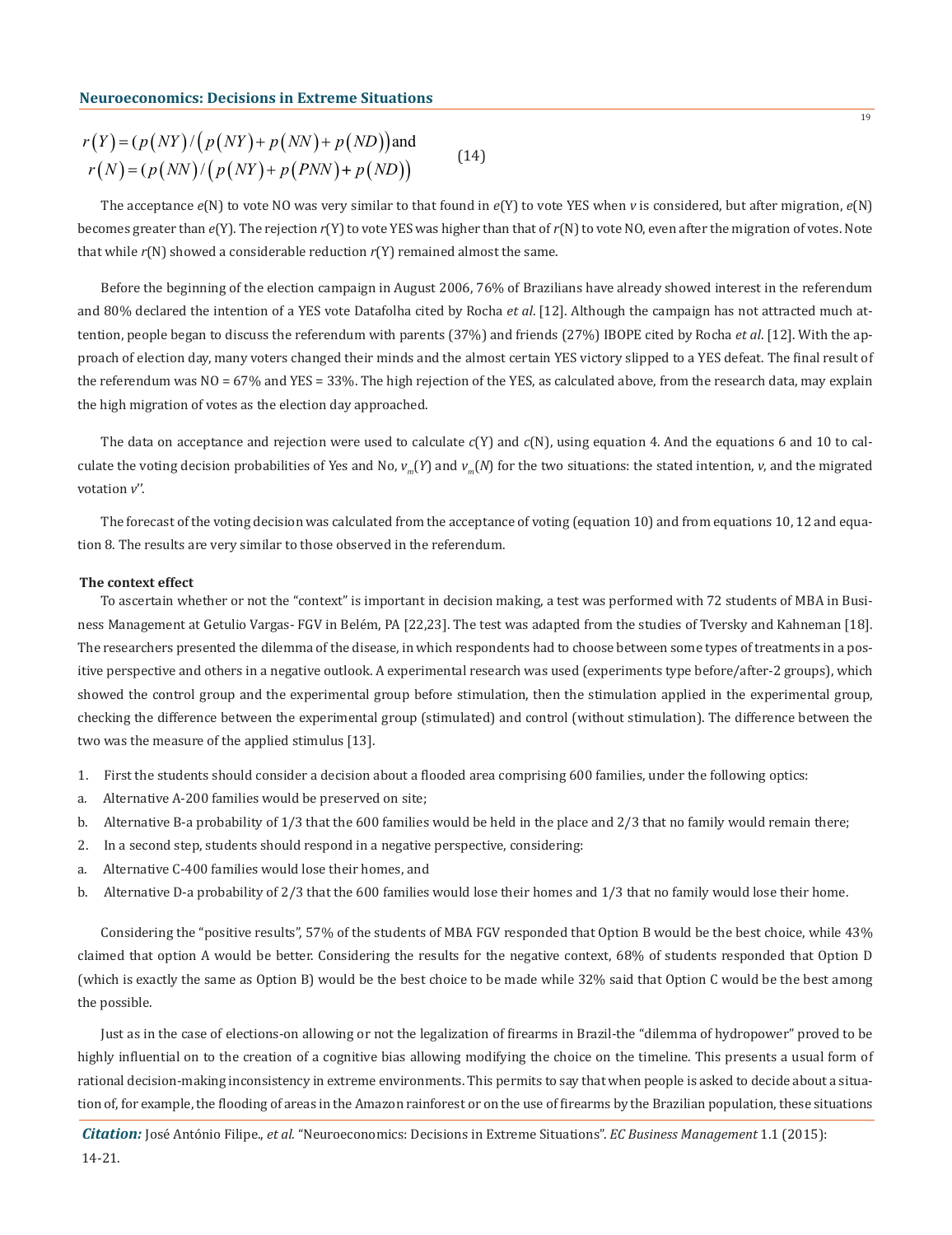should be remarkable different from other ones quite different as it is the case of deciding on to choose between which smart phone to buy or which cereal bar to choose at the supermarket checkout. However, the results point to the opposite way, what means that people decide identically in whatever is the context. The degree of uncertainty, in both situations, raises the level of difficulty for the decision. Therefore, it seems that the magnitude of the decision is not important in the decision moment; what is relevant is the way, the form by which the decision it presented.

At this point a question seems to be necessary. Why this effect occurs? The answer is not easy to be answered and requires an analysis involving the brain mechanisms of decision-making. Variables such as levels of harmonium cortisol or the neurotransmitter dopamine level, for example, can serve as parameters, but also is the identification of the situation with the help of a Functional MRI machine. In fact, it is important to note not just the importance of the individual behavior, but also unconscious signals concerning impulses and feelings of emotion for each case of decision.

#### **Conclusion**

The limited capacity of decision-making by individuals strongly suggests that the individual must base his analysis on models closers to reality of the decision maker. To this end, neuroeconomic models are a real possibility.

It is possible to more accurately predict the movement of the players. Decision makers whether participants in an election or in a football game are subject to cognitive bias, hence trying to accept these biases improves the analytical capacity of the model.

The subject of decision-making is very important in it and gets dramatic contours to plead the future of society and the economy as in the referendum on the guns in Brazil.

However, it is necessary to use more advanced research techniques to the study of the brain of the decision makers. Only in this way will be possible to verify how the endogenous mechanisms of brain function at the same time that agents make their choices. Certainly the qualitative gains in the analysis results may be very considerable.

In addition to the use of more precise research forms, it is also important to submit this topic to a greater number of researches so that the greatest number of hypotheses to be tested in situations of decision-making, particularly, in the area of economic decisions.

However, it is necessary to be prudent about the generalization of the results considering the scientific and practical uses of these results. Neuroeconomics is still considered a new field of knowledge. The contribution of neuroscience and Economics considered together emerges as the formation of this new field. However, the results point to the fact that neuroeconomics appears itself as a completely new field because its premises, tests, applications and discussions have advanced to a single direction and distinct from paths that neuroscience followed and completely different from the path traced by the Orthodox economic science, if not often antagonistic.

Plainly the results found in many studies of neuro and behavioural economics show that humans are not fully rational in their decisions, for instance during elections on when deciding about other situations of complete uncertainty. This fact also emerges from data results obtained and worked on this analysis.

# **Bibliography**

- 1. Caleiro A. "A Self-Organizing Map of the Elections in Portugal". *The IIOAB Journal* 4.3 (2013): 9-14.
- 2. Caleiro A. "How to Classify a Government: Can a perceptron do it?" *International Journal of Latest Trends in Finance and Eco nomic Sciences* 3. 3 (2013): 523-529.
- 3. Bremmer I. *O fim do livre mercado*. São Paulo: Saraiva, 2010.
- 4. Varian HR. *Microeconomia: princípios* básicos. Rio de Janeiro: Campus-Group elsevier, 2006.
- 5. Ariely D. *Previsivelmente irracional*. Rio de Janeiro: Campus, 2008.